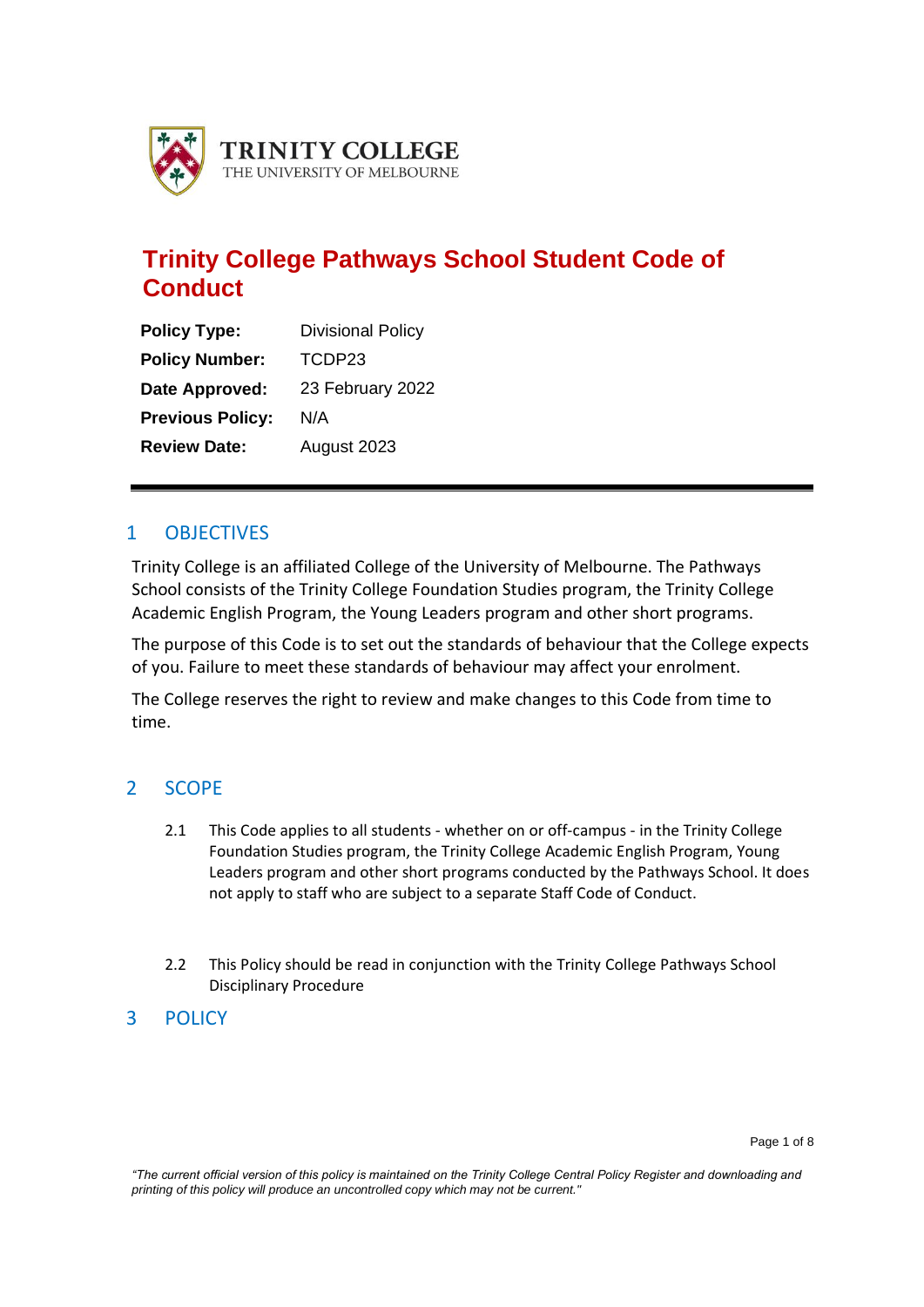- 3.1 Trinity College is an educational community in which all conduct is based on respect and consideration for others. The values of Trinity College are: Excellence, Community and Diversity. If you as a student breach this Code of Conduct, you may be disciplined under the Pathways School Disciplinary Procedure (see link).
- 3.2 This Code outlines your commitment to advocate for and practise respect for all people, regardless of gender, race, religion, disability, marital status, sexual orientation, or any other attribute, and to actively encourage other students to do likewise.
- 3.3 The College itself, once informed of a possible breach of the Code, may decide to investigate the possible breach. A person does not have to make a complaint for the Code to be activated.
- 3.4 In addition to the Pathways School Complaint Procedure you can access outside services for advice and support (such as the police or relevant government departments) at any time. This will be undertaken at your own cost.

### *Commitment to Child Safety*

- 3.5 Trinity College is committed to safety and wellbeing of all students, however, students who are less than 18 years of age are protected by government mandated Child Safety Standards. Trinity College has zero tolerance for child abuse.
- 3.6 Trinity College is committed to promoting child safety by providing a child safe environment where children and young people are safe and feel safe, and their voices are heard about decisions that affect their lives. The College has a Child Safety Committee which monitors its child safe practices. Particular attention will be paid to the cultural safety of indigenous children and children from culturally and/or linguistically diverse backgrounds, as well as the safety of children with a disability.
- 3.7 Every person involved in Trinity College has a responsibility to understand the important and specific role they play individually and collectively to ensure that the wellbeing and safety of all children and young people is at the forefront of all they do and every decision they make. See Child Safe Policy for more information.

*"The current official version of this policy is maintained on the Trinity College Central Policy Register and downloading and printing of this policy will produce an uncontrolled copy which may not be current."*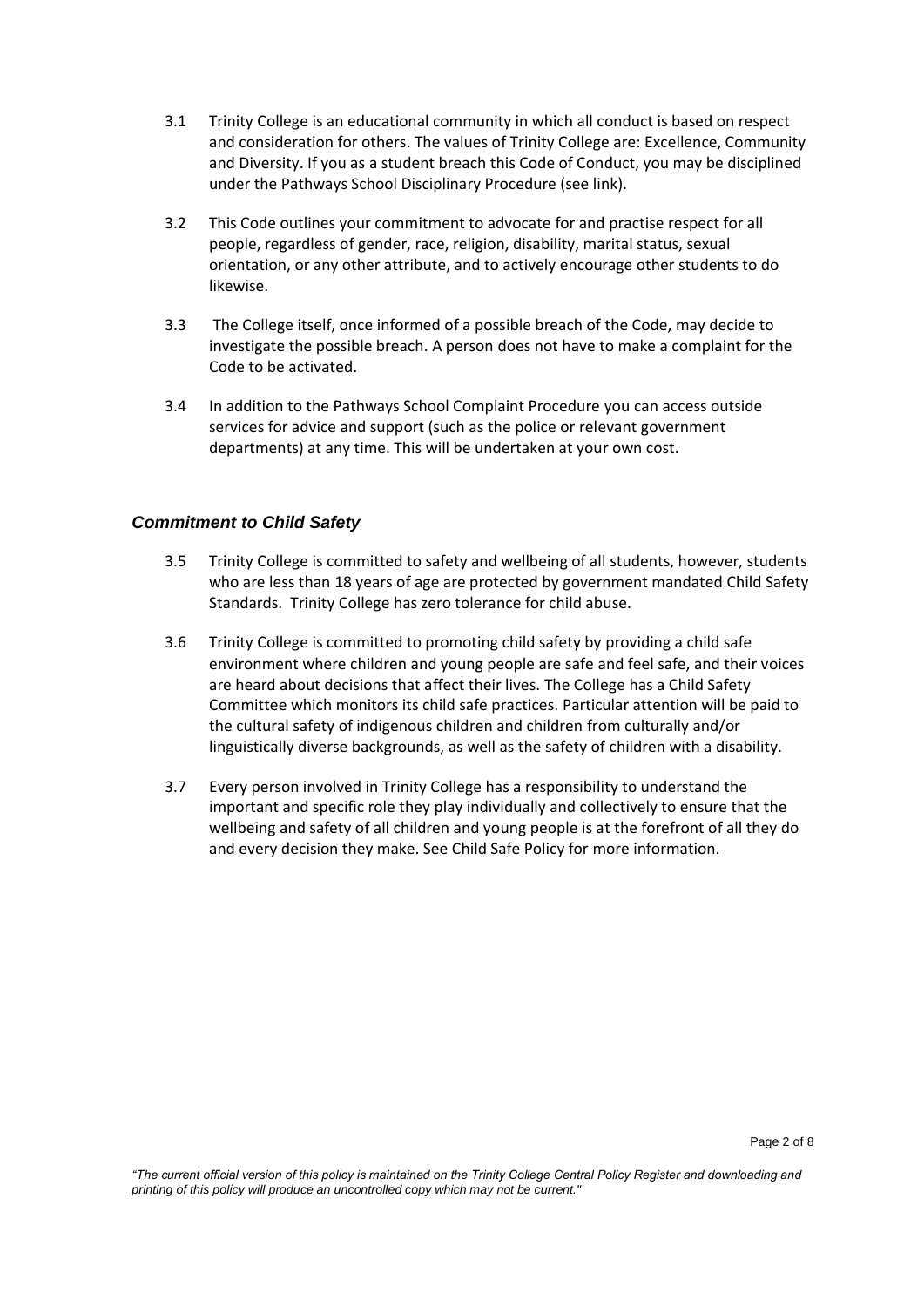# 4 EXPECTED BEHAVIOUR

- 4.1 As a student you are expected to exhibit excellent behavioural standards, and to be a role model for others, aspiring to demonstrate the highest level of personal integrity. You must express such commitment actively in your actions and words. You must respect the rights of all other members of Trinity College, while also acting in accordance with the laws of the wider Australian community.
- 4.2 To enrol in the Trinity College Pathways School you must agree to abide by this Code of Conduct throughout your time at the College.
- 4.3 You must abide by the following standards of behaviour:
	- Respect for and responsibility to self.
	- Respect and empathy for, and responsibility to others.
	- Ethical and honest behaviour.

#### *Respect for and responsibility to self*

- 4.4 It is expected that you will always behave responsibly in looking after yourself.
- 4.5 You are responsible for your own conduct/behaviour at all times.
- 4.6 You are expected to know and to adhere to this Code and other College and Pathways School policies.
- 4.7 It is also expected that you will seek help if and when it is needed and will apply yourself to your studies with dedication and enthusiasm.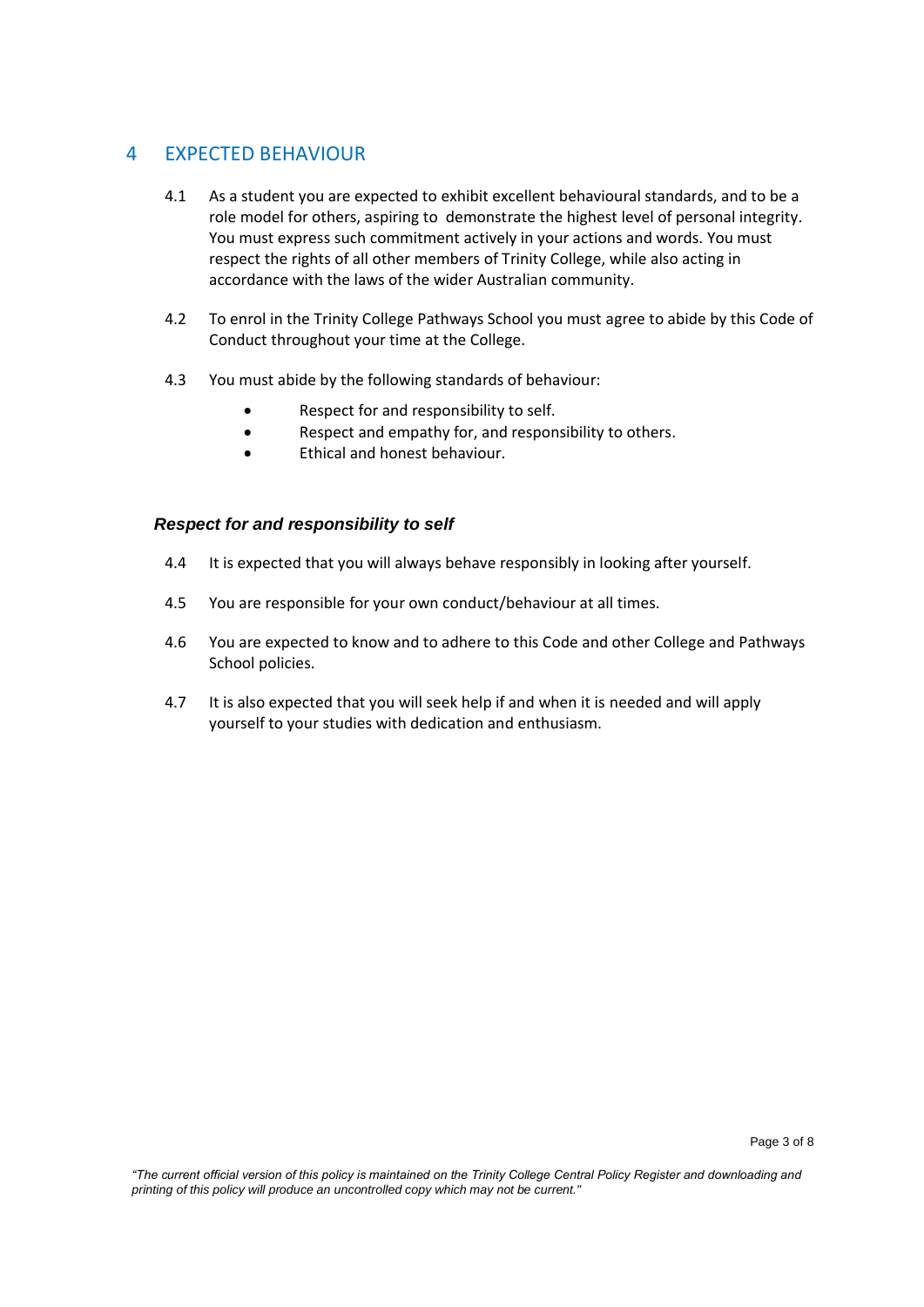#### *Respect and empathy for, and responsibility to others*

- 4.8 You should show respect, empathy and consideration for others, so that all may live, study, and work in harmony, and so that community members, including online, of every background is respected, safe, and included.
- 4.9 You should be aware that members of staff are in a position of authority over students. Relationships of a sexual or otherwise intimate nature between staff and students are not acceptable in any circumstances.
- 4.10 Bullying is inappropriate and unacceptable behaviour. The College will not tolerate workplace bullying under any circumstances. Discrimination, harassment, vilification, victimisation, and inappropriate touching are expressly prohibited.
- 4.11 You should be aware that your statements and actions have an impact upon other members of the College and on the reputation of Trinity College as a whole. You should ensure that you act and speak in such a way that you do not bring disrespect upon yourself, others or the College, nor bring the College into disrepute.

#### *Ethical and honest behaviour*

- 4.12 You must behave with personal integrity and honesty. You must accept the consequences of your own actions, apologise where appropriate, and practise ethical and responsible behaviour in your dealings with others.
- 4.13 At all times, and in all dealings with external parties, you must uphold the good name of the College. No use of the College's name, crest, logos or other identifying emblems may be made without the expressed, prior, written permission of the Warden.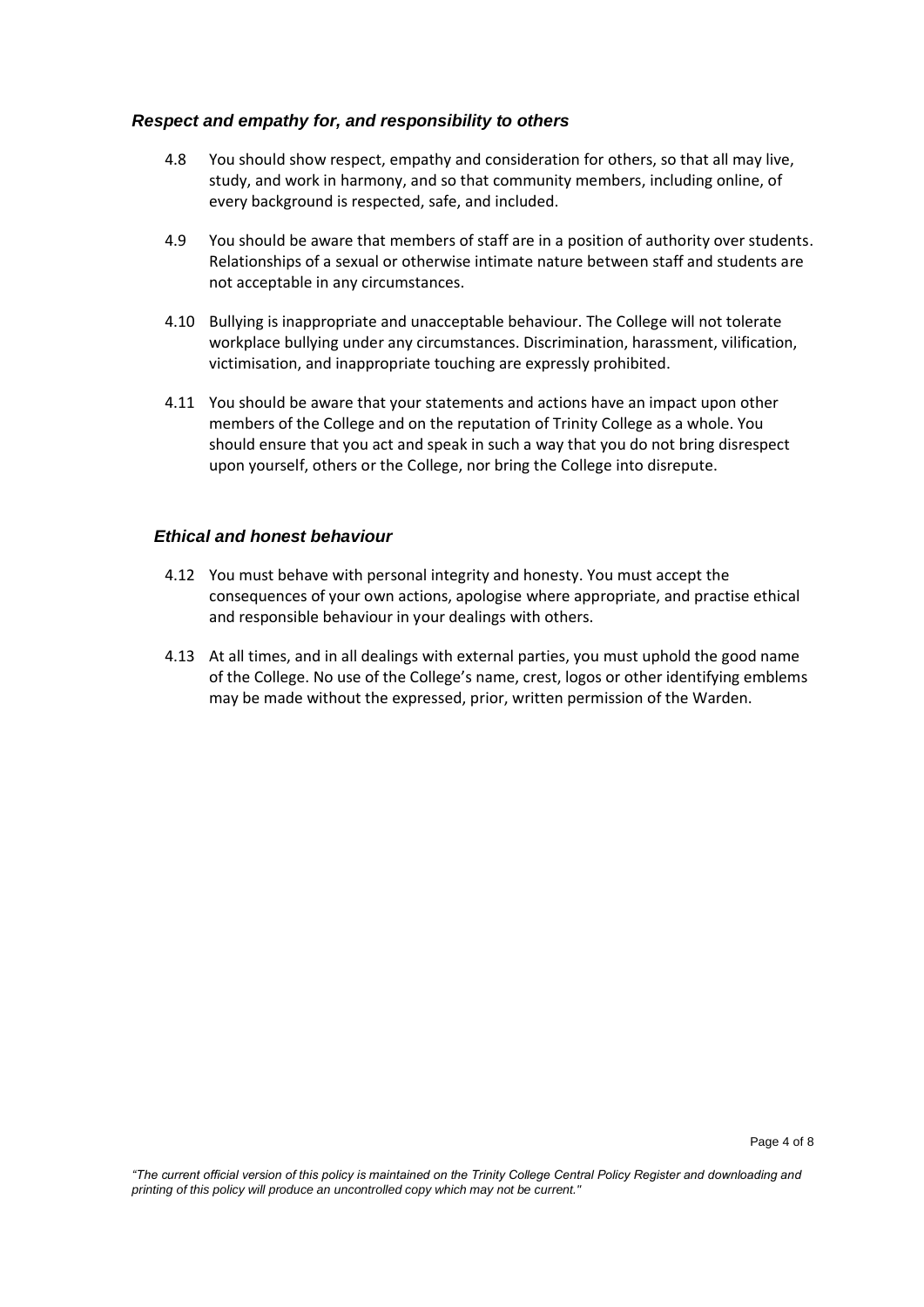# 5 REQUIRED BEHAVIOUR

- 5.1 It is a condition of your continued enrolment within an academic program that you:
- Arrive on time and attend at least 80% of all lectures and classes.
- Make satisfactory academic progress and submit assessments on time.
- Take responsibility for learning and seek help from staff.
- Be informed about Pathways School Policies and Procedures.
- Provide accurate personal information and update this information regularly.
- Comply with academic conventions concerning referencing and using the work of others.
- Respect Trinity College facilities and property.
- Look after personal property and keep it secure.
- Abide by any college-wide health directives issued by the college (Eg  $$ maintenance of vaccination status)
- Be informed about course requirements.
- Be organised and plan for deadlines.
- Prepare for class, participate actively and cooperate with others in a group activities.
- Treat staff and other students with respect and courtesy.
- Show sensitivity towards other cultures and respect the opinions of others.
- Provide honest, respectful feedback on the course.
- Speak English especially in classroom setting
- Respect other students' culture, religion, ideas and opinions.
- Check your Trinity email regular and respond to messages promptly
- Obey the Australian law

# 6 PROHIBITED BEHAVIOUR

The following is a non-exhaustive list of behaviour which is prohibited by the College:

- Intimate or inappropriate relationships with staff.
- Misuse of the digital technologies, eg spreading gossip, rumour and lies; pornography; downloading pirated material; using cameras inappropriately or posting images of others without their permission.
- Disruption to the learning of others.
- Interfering with the property of others.
- Bullying, harassment, victimisation, discrimination, stalking, inappropriate touching.
- Disrespect for Trinity College.
- False documentation, fraud and impersonation of others.
- Abusive or offensive behaviour.
- Failure to comply with reasonable direction by staff or authorities, including the policies and procedures of the College.

Page 5 of 8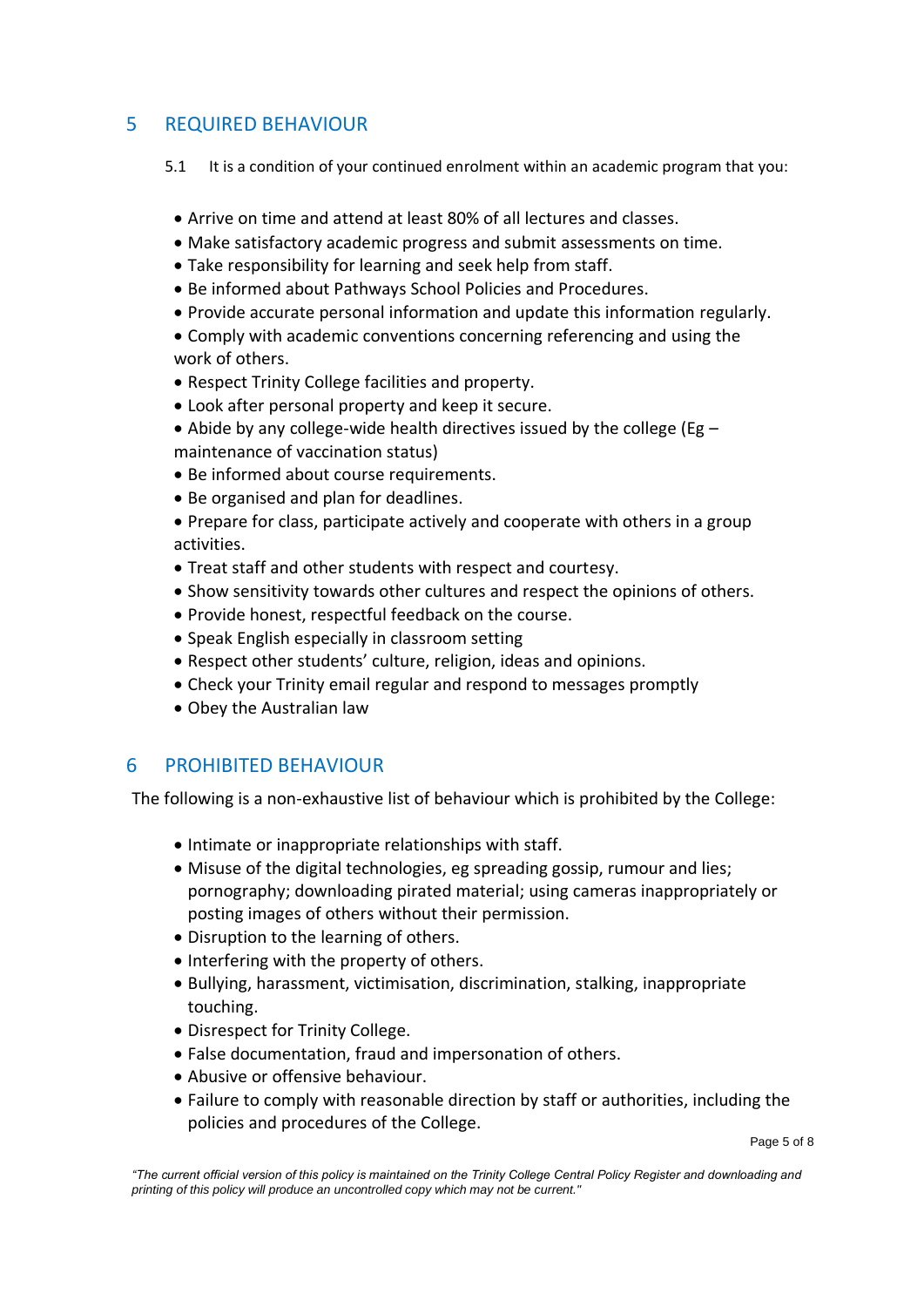- Inciting misconduct or covering up wrongdoing.
- Disorderliness, rudeness to staff.
- Use of illegal drugs.
- Use of alcohol under the age of 18.
- Assault, violence and threat of violence.
- Attempts to influence staff.
- Any breach of your student visa or Australian law.
- Any breach of the Child Safety Policy or Child Safety Laws.

# 7 BREACHES OF THE CODE

- 7.1 The College will treat all possible breaches of the Code seriously.
- 7.2 If you are an under 18 student who breaches the Code, the breach will be reported to your parents and care giver.
- 7.3 Serious misconduct or repeated breaches of the Student Code of Conduct may lead to suspension or termination of your enrolment. No refund of your course fees will be provided in this situation.
- 7.4 Please note that the suspension or termination of your enrolment may affect your student visa.
- 7.5 If you are concerned about a possible breach of this Code, you should report this by following the Trinity College Student Complaint Policy and Procedure.

### 8 REPORTING PROCEDURE

- 8.1 Students should report a perceived breach of the Student Code of Conduct to the Trinity College Complaints Officer – tcfsappeals@trinity.unimelb.edu.au.
- 8.2 Staff should report any alleged breaches in writing to the Associate Dean Student Journey or the Dean - Pathways School.

### 9 ROLES AND RESPONSIBILITIES

| <b>Role / Decision / Action</b>             | <b>Responsibility</b>                       | <b>Conditions and limitations</b> |
|---------------------------------------------|---------------------------------------------|-----------------------------------|
| Advising students about the<br>Code         | Associate Dean,<br>Student Journey          | Part of the orientation process   |
| Reporting perceived Code<br><b>Breaches</b> | Student/Staff                               | Via Student Complaint Process     |
| Investigation of perceived<br>Code Breaches | Associate Dean, S<br><b>Student Journey</b> |                                   |
| <b>Coordinate Appeals</b>                   | Administration and<br>Compliance<br>Manager |                                   |

*"The current official version of this policy is maintained on the Trinity College Central Policy Register and downloading and printing of this policy will produce an uncontrolled copy which may not be current."*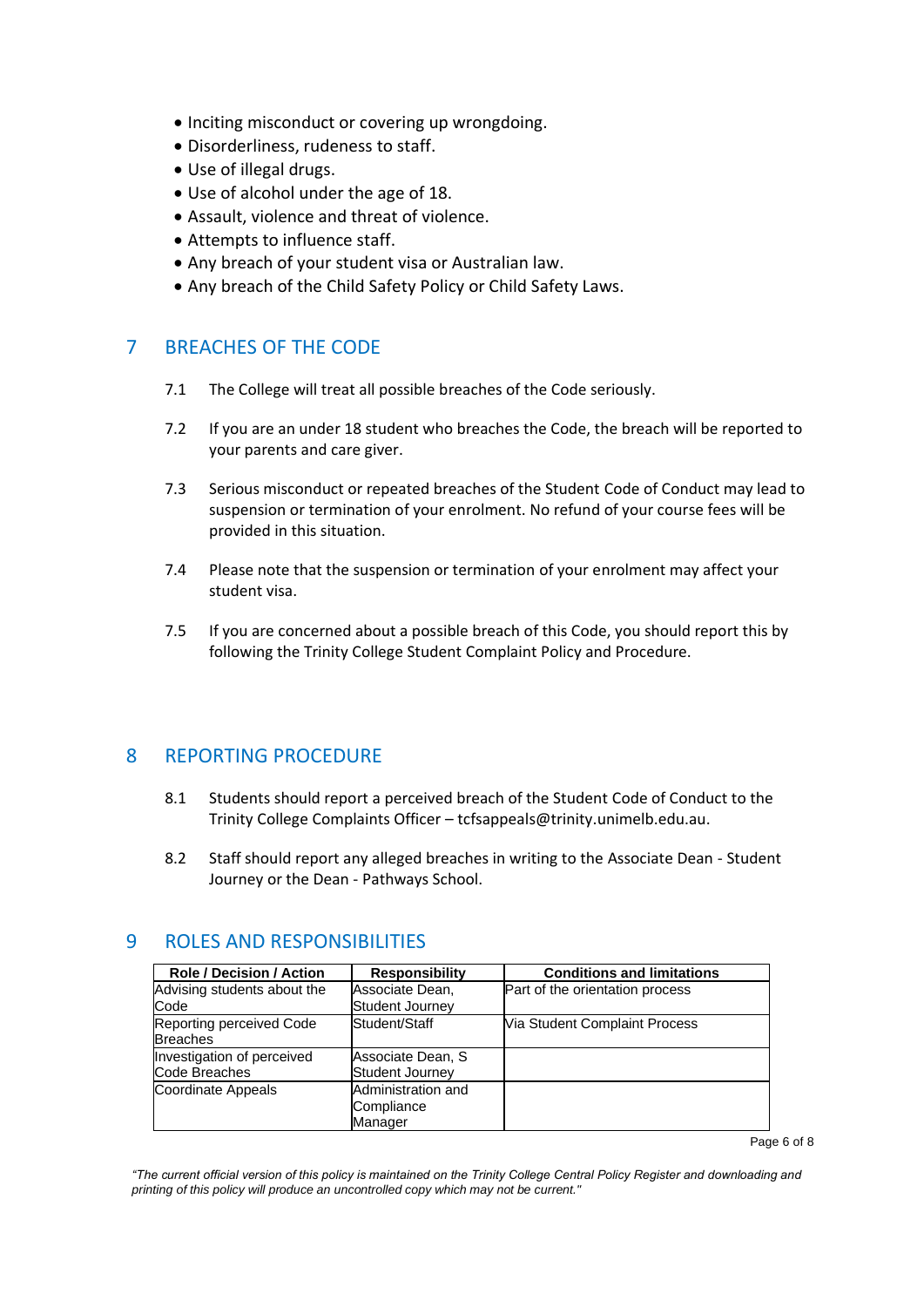| <b>Role / Decision / Action</b> | <b>Responsibility</b> | <b>Conditions and limitations</b> |
|---------------------------------|-----------------------|-----------------------------------|
| Update enrolment status         | <b>Registrations</b>  |                                   |

## 10 DEFINITIONS

*Academic misconduct* – includes, but is not limited to, cheating, contract cheating, plagiarism, collusion, forging or falsifying documents, academic results or records or submitting false or incorrect information for enrolment or entry into a course or subject and any other conduct by which a student seeks to gain for himself or herself, or for any other person, any academic advantage or advancement to which he or she or that other person is not entitled.

*Appeal* – An appeal is a request for review of the outcome of a complaint.

*Bullying* – includes repeated, unreasonable behaviour directed toward a staff member or student, or a group of staff or students by staff members or students that creates a risk to health and safety, including the physical or psychological health of staff or students. This may be obvious and direct, like physical or verbal abuse, or this may be more subtle and indirect, such as spreading rumours, withholding information, or publishing offensive material on social media. Behaviour is considered repeated if an established pattern of the same or different types of intimidatory behaviour can be identified and the behaviour persists.

*Child abuse –* includes, without limitation, child sexual abuse, emotional child abuse, and physical child abuse.

*Child safety -* encompasses matters related to protecting all children from child abuse, managing the risk of child abuse, providing support to a child at risk of child abuse, and responding to incidents or allegations of child abuse.

*Child Safety Laws-* laws which aim to protect children from Child Abuse.

*Child sexual abuse* - is when a person uses power or authority over a child to involve them in sexual activity and does not always involve physical contact or force.

*Complaint* – a problem or concern raised by a student who considers they have been wronged because of an action, decision or omission within the control or responsibility of Trinity College or by another student.

*Emotional child abuse* occurs when a child is repeatedly rejected, isolated or frightened by threats, or by witnessing domestic violence.

*Physical child abuse* is the non-accidental infliction of physical injury or harm of a child.

*Serious misconduct* – involves sexual assault, physical violence, blackmail, victimisation, serious harassment, use or sale of illicit drugs, an abuse of a situation of power or responsibility within the College, repeated breaches of the Code of Conduct, dishonesty, fraud, the deliberate making of false allegations against another student or a staff member, serious verbal abuse or vilification.

*Sexual harassment* – unwelcome behaviour of a sexual nature that is uninvited, unwanted, and unreciprocated by the recipient/s. Sexual harassment is not sexual interaction, flirtation, attraction or friendship that is invited, mutual, consensual or reciprocated. This is because this is not 'unwelcome' behaviour and it would not be reasonable to anticipate that this behaviour would offend, humiliate or intimidate.

Page 7 of 8

*<sup>&</sup>quot;The current official version of this policy is maintained on the Trinity College Central Policy Register and downloading and printing of this policy will produce an uncontrolled copy which may not be current."*